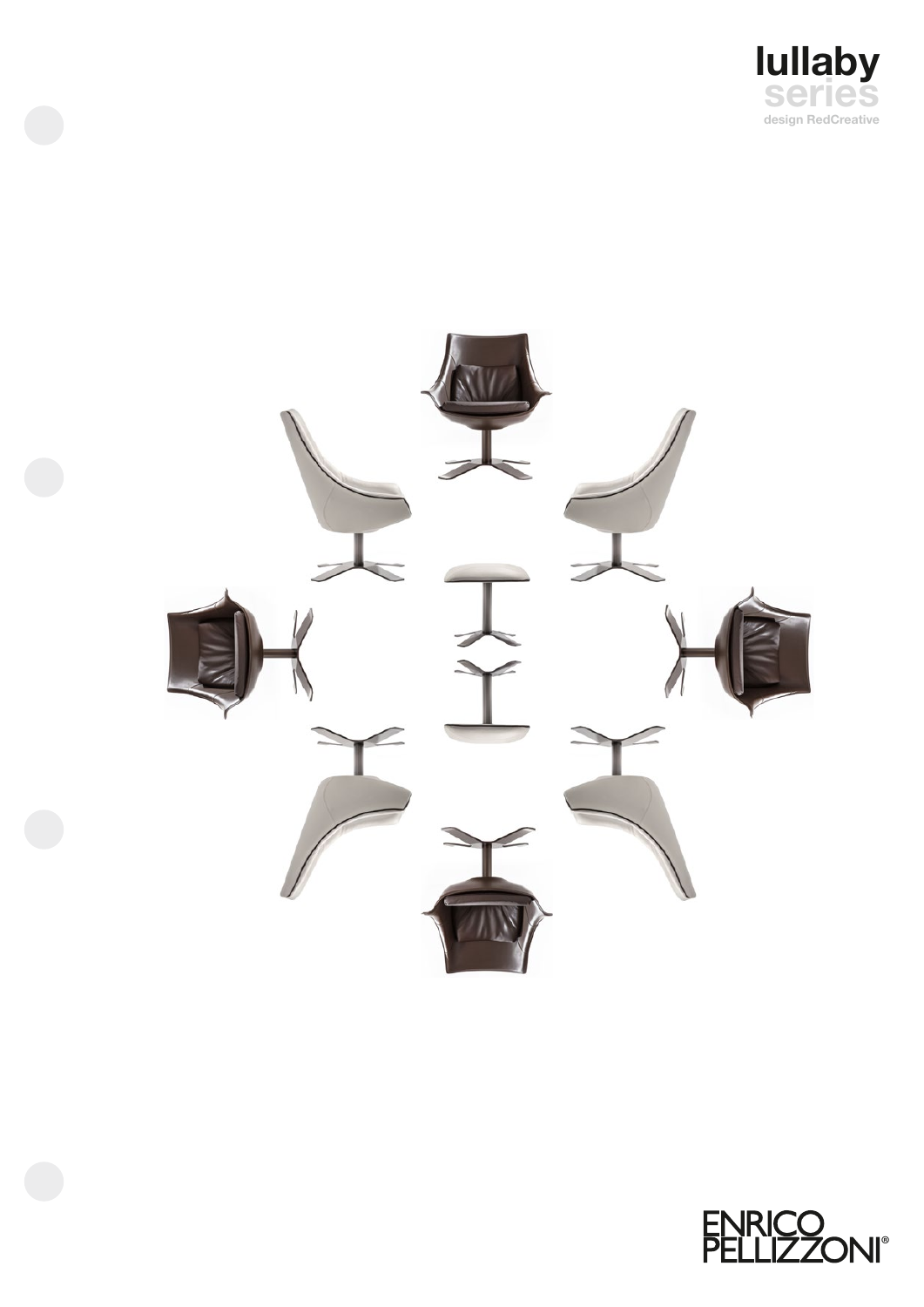## **RedCreative**

Experiencing the potentialities of hard and soft leather: this is the core of Enrico Pellizzoni, a company that can boast a long tradition in high quality manufacturing. Creative and research projects are springing up to carry matter and technologies towards product innovation. The purpose is to supply a wider and modern selection of new finishes, colors and environmentally sustainable materials to meet the multiple needs of the market in which Enrico Pellizzoni has established as a specialist in leather furniture.

Sperimentare le potenzialità di cuoio e pelle: questo è il cuore di Enrico Pellizzoni, azienda ricca di una lunga tradizione nella lavorazione di alta qualità. Nascono progetti di ricerca e creatività che declinano materia e tecnologie verso l'innovazione del prodotto. Una gamma ampliata e contemporanea di nuove finiture, colori e materiali ecosostenibili viene proposta in sintonia con le molteplici esigenze del mercato verso il quale Enrico Pellizzoni si propone come specialista nell'arredamento in cuoio e pelle.

# **lullaby**relax**armchair**

**HIGH BACK CODE25.0024 STRUCTUREBR COVERINGCPF27 CUSHIONSPPFP26** **POUFF CODE60.0025 STRUCTUREBR COVERINGPPFP26+CTT203**





#### **HIGH BACK CODE25.0024PAD STRUCTUREBR COVERINGPPFP29 CUSHIONPPFP29**

**COFFEE TABLE CODE40.0801 STRUCTUREBR TOPEM MARBLE**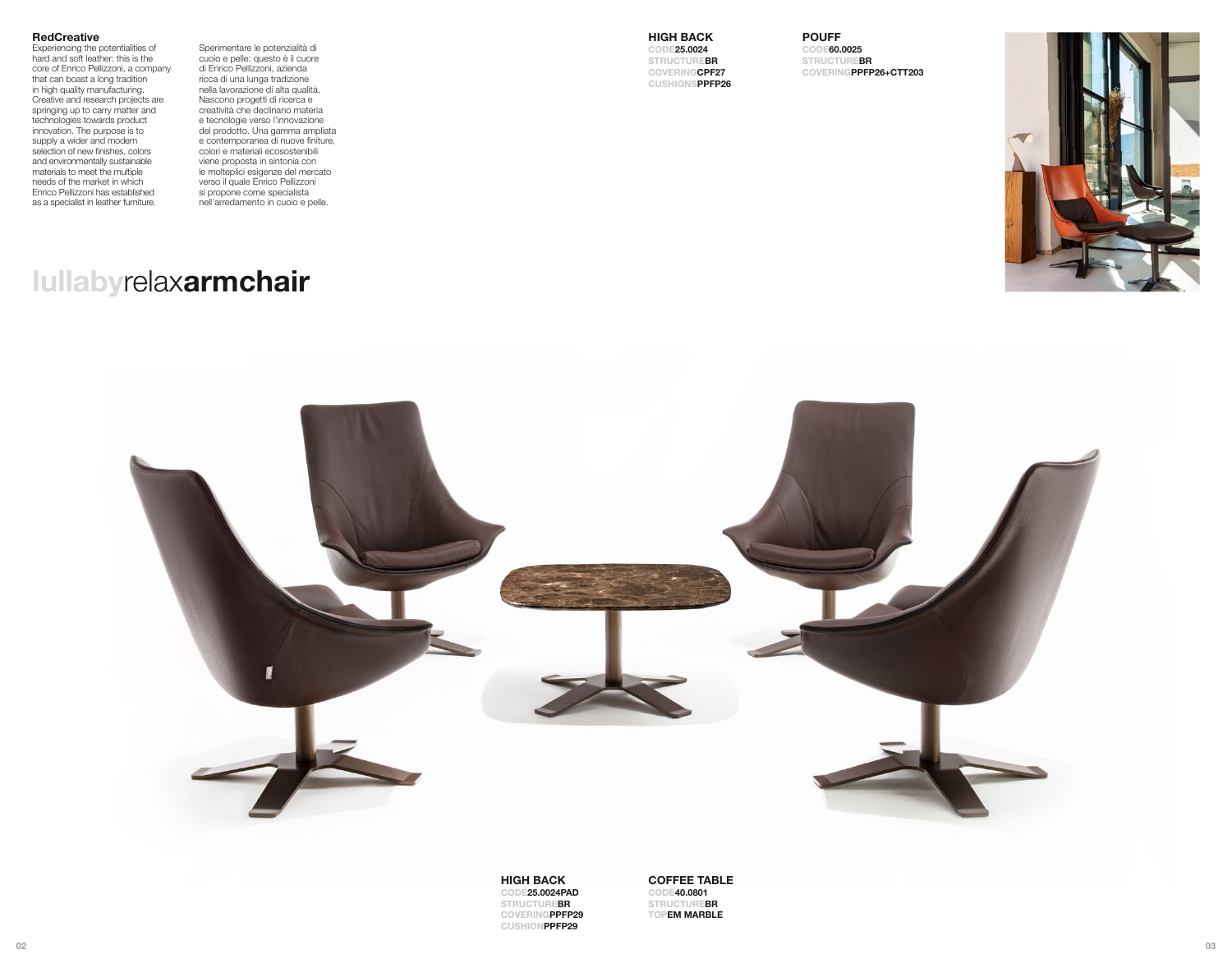The soft and enveloping shapes joined with the precious stitching of the back, make this armchair a very armonious product: a perfect union of ergonomics and elegance. The metal basement gives brilliance and highlights the preciousness of covering material.

Le forme morbide ed avvolgenti insieme alle cuciture preziose dello schienale, rendono questa seduta di design decisamente armonica: un perfetto equilibrio fra ergonomia ed eleganza. Il basamento metallizzato dona lucentezza e accentua la finitura materica e ovattata del cuoio.



# **lullaby**relax**armchair**





**SIDE TABLE CODE40.0800 STRUCTUREGF TOPST MARBLE** **HIGH BACK CODE25.0024PAD STRUCTUREGF COVERINGPPFP02 CUSHIONPPFP02**

**POUFF CODE60.0025PAD STRUCTUREGF COVERINGPPFP02 CUSHIONPPFP02**

# **LOW BACK CODE25.0023**

**STRUCTUREBR COVERINGCTT203 CUSHIONPPFP29**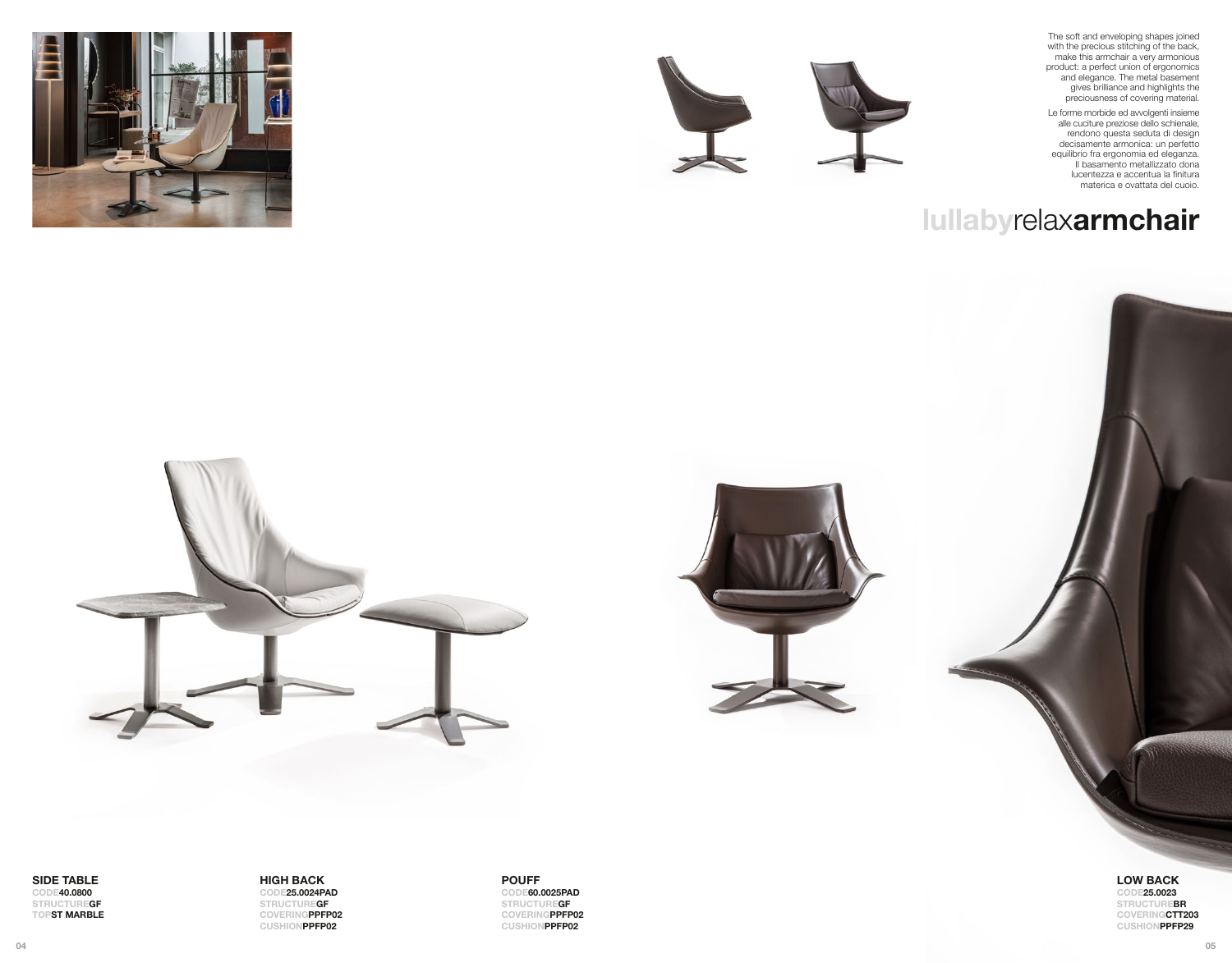



# **lullaby**coffee**table**

The typical veneers and the bright colors, make marble a timeless material. The painted column matches with the marble shades and the simple and geometric outline brings out its beauty.

Le caratteristiche venature e la brillantezza dei colori rendono il marmo un materiale prezioso e senza tempo. La colonna verniciata riprende i toni del marmo, le linee semplici e geometriche ne esaltano la bellezza.



**SIDE TABLE CODE40.0801 STRUCTUREBR TOPEM MARBLE**



# technical**features**

#### **RELAX ARMCHAIR**

Relax armchair with central column and X fixed base painted in different colors. Shell with high back or low back covered in leather with a cushion or padded and covered with different materials available.

#### **base finishing**

**BO** matt white **BR** bronze painted<br>**GF** *graphite painted* graphite painted **NO** matt black

# **covering finishing**

- **CPF** full grain leather (30 colors available)
- **CTT** contract leather (15 colors available)
- **PPF** soft full grain leather (60 colors available)<br> **FE** felt (50 colors available)
- 
- **FE** felt (50 colors available)<br> **FX** faux leather (45 colors a<br> **IM** innovative material faux leather (45 colors available)
- 
- **Innovative material COM** material provided by the customer
- 

#### **POUFF**

Pouff with central column and X fixed base. The covering of the cushion is available in various materials.

## **base finishing**

- **BO** matt white **BR** bronze painted
- **GF** graphite painted
- **NO** matt black

#### **covering finishings**

- **PPF** soft full grain leather (60 colors available )
- FE felt (50 colors available)

- **FX** faux leather (45 colors available)
- **IM** innovative material
- **COM** material provided by the customer

#### **COFFEE TABLE**

Side table with X base, central column and shaped marble top. Painted structure available in different colors and top in matt finish.

### **base finishing**

- **BO** matt white
- **BR** bronze painted **GF** graphite painted
- **NO** matt black

#### **marble top finishing**

- **BC** Bianco Carrara **NM** Nero Marquinia
- **EM** Emperador
- **ST** Stardust

#### **POLTRONA RELAX**

Poltrona relax con colonna centrale e base a X fissa, in metallo laccato in vari colori disponibili. Scocca alta o bassa rivestita in cuoio con cuscino poggiareni oppure imbottita con vari rivestimenti disponibili.

© Enrico Pellizzoni, 2021

photo: Studio Eleven

.<br>a

#### **finitura base**

- 
- **CPF** cuoio pieno fiore (30 colori disponibili )
- **CTT** cuoio contract (15 colori disponibili)<br> **PPF** pelle pieno fiore (60 colori disponibili
- **PPF** pelle pieno fiore (60 colori disponibili)<br>**FE** feltro (50 colori disponibili)
- **FE** feltro (50 colori disponibili)
- **FX** ecopelle (45 colori disponibili)<br>**IM** materiale innovativo
- **IMA** materiale innovativo
- **COM** materiale fornito dal cliente

#### **POUFF**

- Pouff con colonna centrale e base
- a X fissa. Il rivestimento del cuscino
- è disponibile in varie opzioni.

### **finitura base**

- **BO** bianco opaco
- **BR** verniciato bronzo
- **GF** verniciato grafite
- **NO** nero opaco

#### **finitura rivestimento**

- PPF pelle pieno fiore (60 colori disponibili)
- **FE** feltro (50 colori disponibili)<br>**FX** ecopelle (45 colori disponiti
- **Fixal ecopelle (45 colori disponibili)**
- **IM** materiale innovativo
- **COM** materiale fornito dal cliente

#### **TAVOLINO**

Tavolini con struttura composta da base a X, colonna e sottopiano; top sagomato. Struttura laccata disponibile in vari colori e piano in marmo con finitura opaca.

## **finitura base**

- **BO** bianco opaco **BR** verniciato bronzo
- **GF** verniciato grafite **NO** nero opaco

#### **finitura piano in marmo**

- **BC** Bianco Carrara
- **NM** Nero Marquinia **EM** Emperador
- 
- **ST** Stardust<br>………………………………………